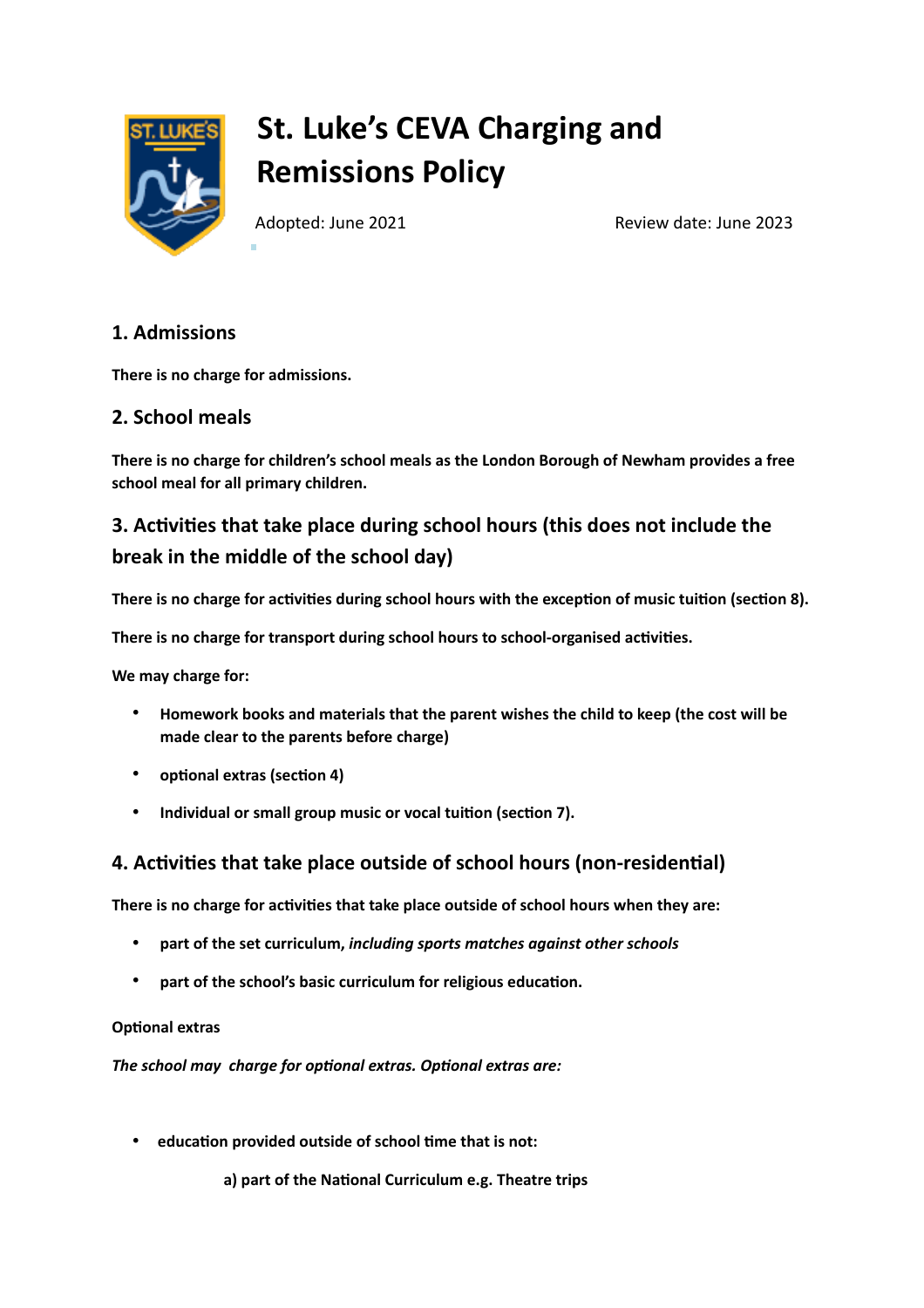**b) part of a syllabus for a prescribed public examination that the pupil is being prepared for at the school**

**c) part of religious education**

- **transport that is not taking the pupil to school or to other premises where the local authority or governing body has arranged for the pupil to be provided with education***.*
- **board and lodging for a pupil on a residential visit.**

#### **The cost of optional extras**

**The headteacher will decide when it is necessary to charge for optional activities,** *and the levels of charge will be set annually by the headteacher on the recommendation of the finance committee. The charges, when determined, will be published on the school's website and appended to this policy.*

**Any charge made in respect of individual pupils will not exceed the actual cost of providing the optional extra activity, divided equally by the number of pupils participating. In no circumstances will there be an element of subsidy required for any pupils wishing to participate in the activity whose parents are unwilling or unable to pay the full charge (section 11).**

**When calculating the cost of optional extras an amount may be included in relation to:**

- **any materials, books, instruments or equipment provided in connection with the optional extra**
- **non-teaching staff**
- **teaching staff engaged under contracts for services purely to provide an optional extra, including supply teachers engaged specifically to provide the optional extra**
- **the cost, or a proportion of the costs, for teaching staff employed to provide tuition in playing a musical instrument, where the tuition is an optional extra.**

**Participation in any optional extra activity will be on the basis of parental choice and a willingness to pay the charges. The school will need to have the agreement of parents before organising the provision of an optional extra where charges will be made.**

## **6. Activities that take place** *partly* **during school hours either on or off site**

**Where the majority of a non-residential activity takes place during school hours the charging of the activity will be the same as is outlined in section 3.**

**Travelling time is included in time spent on activity.**

**In cases where the majority of a non-residential activity takes place outside of school hours the charge cannot include the cost of alternative provision for those pupils who do not wish to**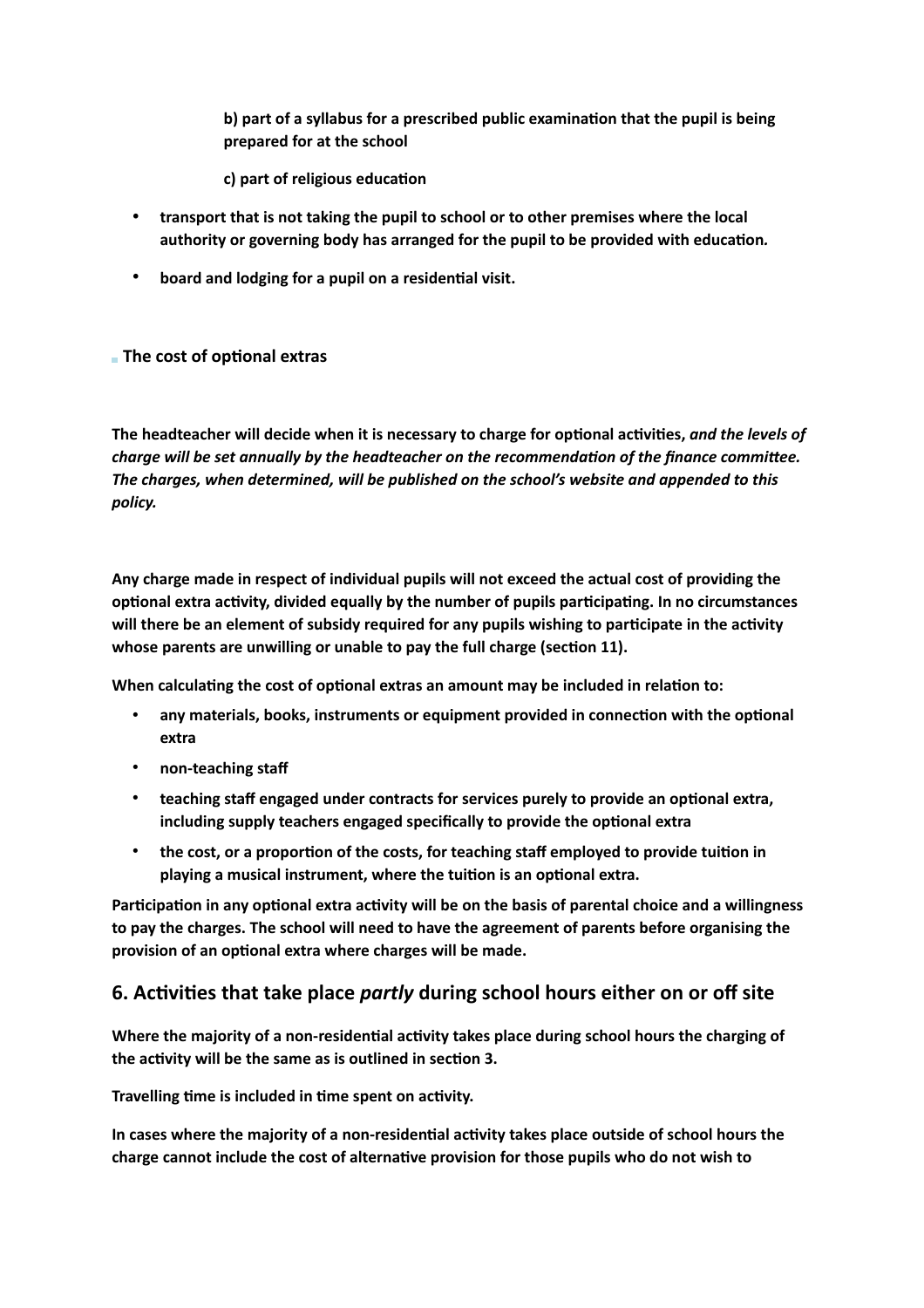**participate. So no charge can be made for supply teachers to cover for those teachers who are absent from school accompanying pupils on a visit.**

**In this case the charging of the activity will be the same as is outlined in section 5.**

## **7. Residential activities**

**Our school will not charge for:**

- **education provided on any visit that takes place during school hours**
- **education provided on any visit that takes place outside school hours if it is part of the National Curriculum, or part of a syllabus for a prescribed public examination that the pupil is being prepared for at the school, or part of religious education**
- **supply teachers to cover for those teachers who are absent from school accompanying pupils on a residential visit**
- **travel costs where the residential activity is classed as being within school hours**
- **residential activities that take place during school hours.**

**Our school will charge for:**

#### **Board and lodging**

**When any visit has been organised by the school where there may be a cost for board and lodging, parents will be informed of this before the visit takes place.** *We will charge anything up to the full cost of board and lodging on residential visits, whether it is classified as taking place during school hours or not.* **The charge will not exceed the actual cost. Parents who can prove they are in receipt of certain benefits may be exempt from paying this cost (see section 10 for more guidance on remissions).**

#### **Travel**

**Travel charges may apply when the residential activity takes place outside of school hours. The amount charged will be calculated to cover the unit cost per pupil. These charges may not apply to those pupils entitled to remissions, but no other pupils will be charged extra to cover those costs.**

#### **Activities**

**The school may charge for residential activities that fall outside of school hours (see section 4).**

#### **8. Music tuition within school hours**

*St. Luke's* **follows government legislation that states that all education provided during school hours must be free; however, Individual or small group music lessons are an exception to this rule. Charges will be made by the music service and the school will pay a part of this charge.**

**The school will not charge if the music tuition is part of the National Curriculum or public examination syllabus being followed by the student.** *This includes instruments, music books and exam fees.*

*St. Luke's is dedicated to ensuring equal opportunities for all pupils including access to specialised music tuition, therefore charges made for music tuition within school hours will be remitted for pupils on free school meals.*

*There is no charge for vocal or instrumental tuition for children in care. This includes instruments, music books and exam fees.*

## **9. Extended services**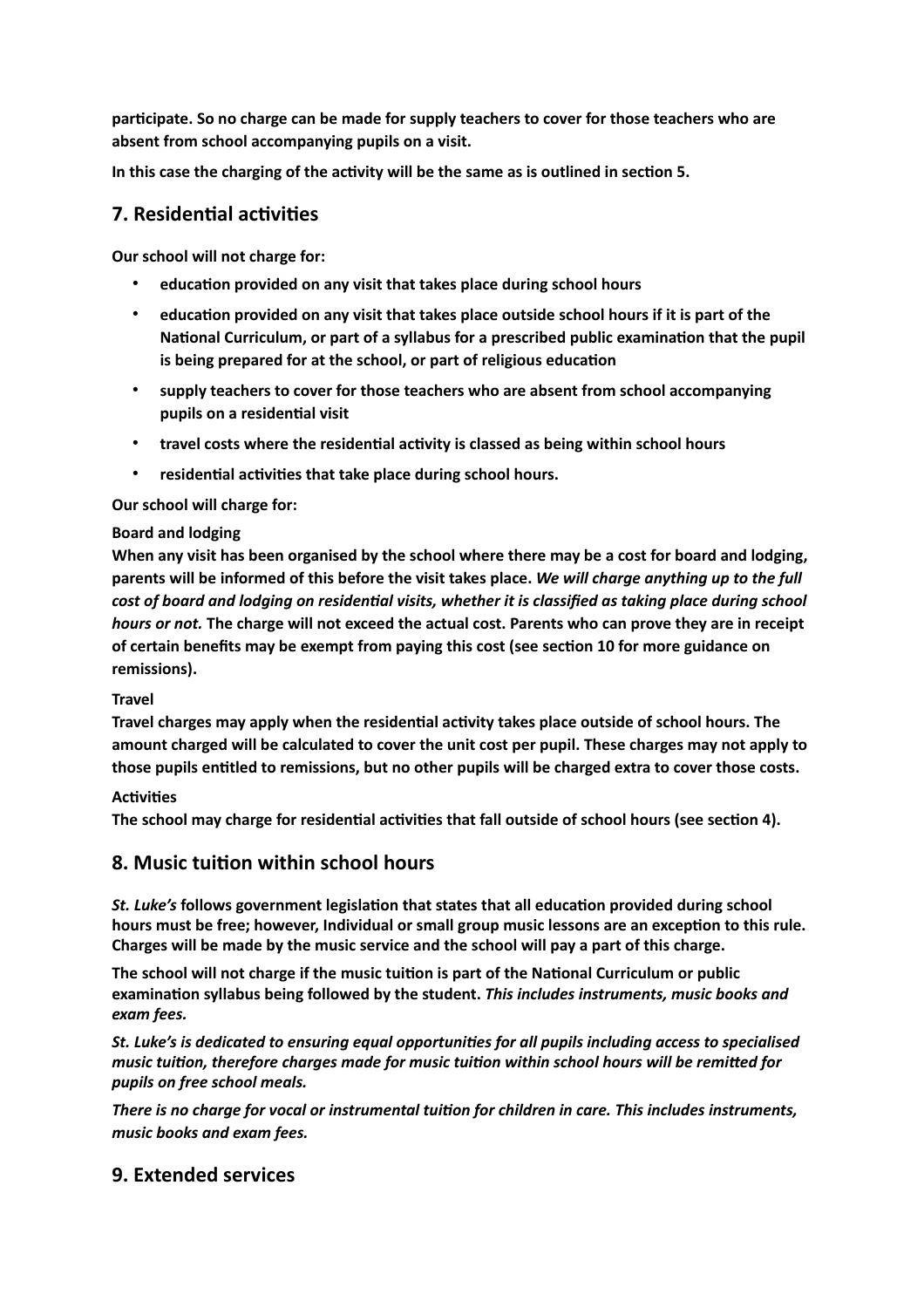*St. Luke's* **is dedicated to providing a well-rounded and extensive education for our students which includes a wide range of extra-curricular activities (extended services). Extended services enable our school to provide:**

- **high-quality learning opportunities either side of the school day**
- **ways of intervening early when children are at risk of poor outcomes,** *e.g. by providing access to study support, parenting support or to more specialist services (such as health, social care or special educational needs services)*
- **ways of increasing pupil engagement**
- **ways of improving outcomes and narrowing gaps in outcomes between different groups of pupils.**

#### **Breakfast Club**

**Is charged at £3 per day and is open to children from Reception to Year 6 – this charge covers the cost of the three staff employed to run it and any resources – club runs from 0730-0830**

#### **After School Club**

**Is charged at £3 per hour and runs from 3.30-5.30 (you can have just a 1 hour option) and consists of a mix of external sports providers (Gymnastics, fencing etc.) and clubs run by school staff.**

**The total charge will not exceed the cost of providing the activity and no parent will be asked to subsidise others.**

#### **10. Loss or damage to property and breakages**

**Where school property has been wilfully or recklessly damaged by a student** *or parent* **the school may charge those responsible for some or all of the cost of repair or replacement.**

**Where property belonging to a third party has been damaged by a pupil, and the school has been charged, the school may charge some or all of the cost to those responsible.**

**Whether or not these charges will be made will be decided by the headteacher and dependent on the situation.**

#### **11. Remissions and concessions**

**The school will give consideration to the remission of charges to parents or carers who receive Pupil Premium grant and where possible to those with no recourse to public funds. Parents who are eligible for the remission of charges will be dealt with confidentially.** 

**The headteacher and chair of governors will authorise the remission of charges.**

**The school may choose to subsidise part or all of the payment of some charges for certain activities and pupils, and this will be determined by the governing body and headteacher.**

#### **12. Voluntary contributions**

**The** *Governors* **may ask for voluntary contributions to the school for general funds and/or to fund activities that will enrich our pupils' education.** 

**In any case where an activity cannot be afforded without voluntary funding, this will be made clear to the parents by the school. If the activity is cancelled all monies paid will be returned to**